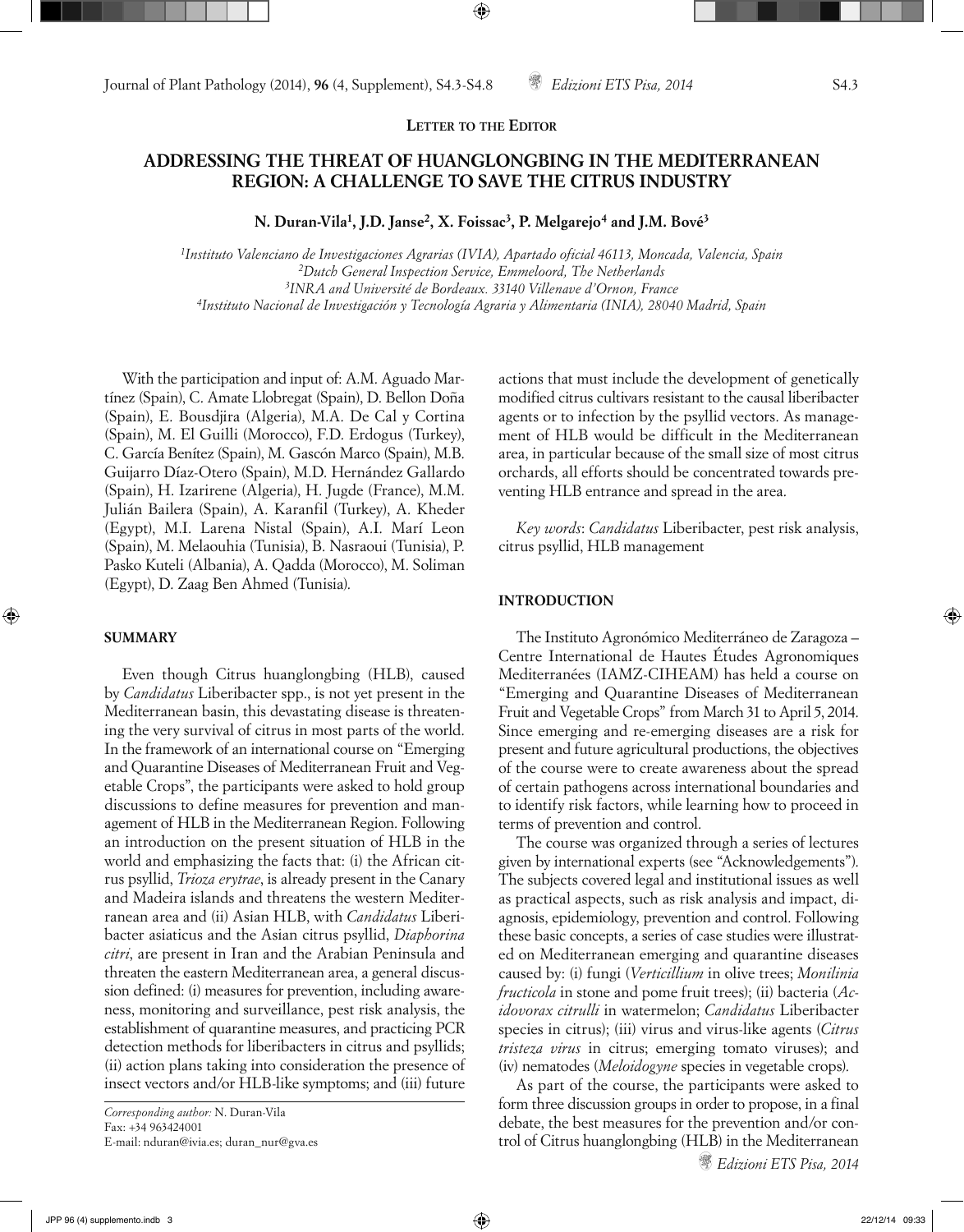basin. They were asked to perform as representatives of their respective countries (Albania, Algeria, Egypt, France, Morocco, Spain, Tunisia and Turkey), so as to provide a good background on the characteristics of their Greater Regions (Southern Europe, North Africa, Middle East). Their proposals on HLB prevention and/or management in the Mediterranean Region are given hereafter, following some background information on the disease.

**Background information on Huanglongbing.** Several reviews on HLB have been published (Zhao, 1981; da Graça, 1991; Bové, 2006; Gottwald, 2010; Wang and Trivedi, 2013). HLB means "yellow shoot disease" in the Chaozhou dialect of southern China. This name was used by K.H. Lin in his report on HLB transmission by graft inoculation, a piece of work that demonstrated for the first time its infectious nature (Lin, 1956).

HLB is the most devastating disease that is currently threatening the very survival of citrus the world over. In addition to the yellow color of young shoots, the leaves show blotchy mottling, yellow veins and mineral deficiency symptoms, like that induced by zinc in particular. Fruits are lopsided, with color inversion and aborted seeds (Bové, 2006). So far, seed transmission of HLB has not been demonstrated. Eventually, affected trees decline and become uneconomical.

HLB symptoms were observed and accurately described for the first time in Asia, probably in the Punjab of today's Pakistan in 1927 by Husain and Nath (1927), and in southern China in 1943 by Chen Q. Bao (1943), in South Africa in 1928, in South America in 2004 (São Paulo State, Brazil), in North America in 2005 (Florida, USA) and in Central America in 2009 (Belize). The disease is now spreading throughout most citrus-growing areas of the world, only Australia, New Zealand, New Caledonia and the Mediterranean Basin being still HLB-free.

The aetiology of HLB is quite complex, as it involves three Gram-negative, phloem-restricted bacterial species: *Candidatus* Liberibacter asiaticus (Las) in Asia and America (since 2004), *Candidatus* Liberibacter africanus (Laf) in Africa and *Candidatus* Liberibacter americanus (Lam) in Brazil since 2004 (Bové, 2006). The prefix word "*Candidatus*" indicates that these bacteria have not been grown in axenic culture but were only characterized on a molecular basis. The three liberibacter species are transmitted in nature by two psyllid vectors: Las and Lam by *Diaphorina citri*, the Asian citrus psyllid, Laf by *Trioza erytreae*, the African citrus psyllid. Experimentally, however, *D. citri* transmits also Laf, and *T. erytreae* also Las (Bové, 2006).

Trees showing characteristic HLB symptoms may not be infected by liberibacters but by phytoplasmas such as a "16Sr Group IX phytoplasma" in the Brazilian states of São Paulo and Bahia (Teixeira *et al.*, 2008; N.A. Wulff, personal communication) and a "16Sr Group I phytoplasma" in China (Chen *et al.*, 2008), both of which have

recently been reported also from citrus in Mexico*.* In São Paulo state (SPS) the vector of the 16Sr Group IX phytoplasma is most probably *Scaphytopius marginelineatus*, a leafhopper frequently found in sweet orange orchards (N.A. Wulff, personal communication).

All commercial citrus species are susceptible to HLB, regardless of the rootstock, and no curative approaches are available. Therefore, preventive measures are essential to avoid the entrance of the vectors and liberibacters in HLBfree areas. In those already affected by HLB, management strategies have been attempted based on three complementary measures: (i) reduction of the psyllid population by treating with insecticides several times a year; (ii) repeated removal (several times a year) of symptomatic trees as they are inoculum sources from which the phloem-feeding psyllid vectors acquire the liberibacters; (iii) replacement of the removed trees by healthy ones grown in covered, insectfree structures.

This "three-pronged-system" of HLB management has successfully been applied in large SPS farms  $(≥ 400$  ha), resulting in more than 200,000 ha of citrus groves with less than 1% HLB-affected trees (Bové, 2012). Fundecitrus (Fundo de Defesa da Citricultura, Araraquara, SPS, Brazil) has conducted an evaluation of both well- and poorly-managed farms for determining the key factors associated with success or failure of HLB control (Belasque *et al.*, 2010). Such factors are: (i) HLB incidence in the region where the farm is located; (ii) percentage of HLB-affected trees when HLB-management is initiated; (iii) distance between the farm being evaluated and the "no-management" farms; (iv) size and shape of the farm; and (v) age of the trees.

The three-pronged system of HLB management, successful in SPS because of the many large farms with good know-how, would be difficult, if not impossible to implement in the Mediterranean basin where small citrus farms prevail. A solution to overcome this problem might come from the establishment of Citrus Health Management Areas (CHMA) where HLB management could be applied simultaneously to all citrus farms in the area, each farm being considered more or less as a block of a large farm. Finally, it has been experienced that many farmers are reluctant to remove trees that show incipient symptoms but still bear fruits. Such trees are sources of liberibacter inoculum and must be eliminated, for chemical control of psyllids without symptomatic tree removal is insufficient to control HLB (Timmer *et al.*, 2011; Timmer, 2014). In Florida, to avoid removing symptomatic trees, growers have used nutrient sprays to keep trees in production. Even though trees treated in this way show less mineral deficiency symptoms and look better, it remains controversial whether their yields increase. Notwithstanding a strong psyllid control, the percentage of infected trees in the nutrient-sprayed orchards has dramatically increased. In Brazil, nutrient sprays over a three-year period have had no beneficial effects.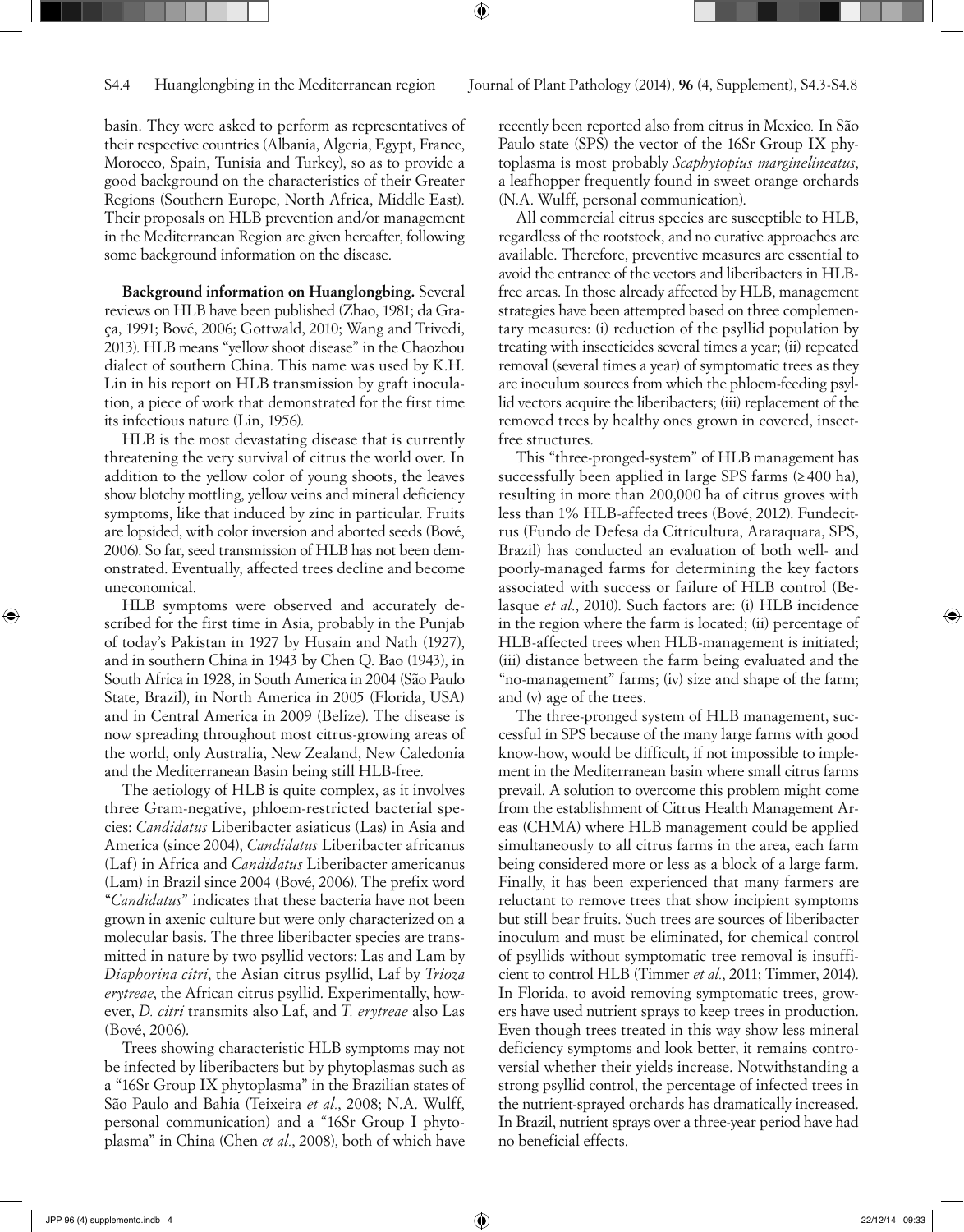The Mediterranean sea is bordered by European (Portugal, Spain, British Gibraltar, France, Monaco, Italy, Malta, Slovenia, Croatia, Bosnia-Herzegovina, Montenegro, Albania, Macedonia, Greece, Western Turkey and Cyprus), West Asian (Eastern Turkey, Syria, Lebanon, Israel and Palestine) and North African (Morocco, Algeria, Tunisia, Libya and Egypt) countries all of which grow citrus. These, and some additional neighboring citrus-growing countries (Jordan, Iraq, Iran, Sudan) have specific legislations. Nine countries of the area (Cyprus, Egypt, Greece, Israel, Italy, Morocco, Spain, Tunisia and Turkey) account for a 95% of the overall citrus production, whereas the remaining countries grow citrus only in small orchards or as backyard trees. Nonetheless, these minor producers are equally threatened by HLB and can become responsible for the entrance of the disease into the Mediterranean area. It should be kept in mind that: (i) the psyllid *Trioza erytrae* is already present in the Canary islands (Gonzalez Hernandez, 2003) and Madeira, which belong to Spain and Portugal, respectively; (ii) HLB threat approaches the Mediterranean basin from the South, for *Candidatus* Liberibacter africanus occurs in Saudi Arabia, Yemen and Ethiopia, Somalia and the Central African Republic and its vector (*T. erytrae*) in Saudi Arabia, Yemen, Ethiopia, Erythrea, Somalia and Sudan, whereas *Candidatus* Liberibacter asiaticus has been recorded from Saudi-Arabia, Yemen and Iran, and its vector (*Diaphorina citri*) from the same countries plus Oman and the United Arab Emirates.

# **PROPOSALS FOR HLB PREVENTION AND MANAGEMENT**

The following measures for prevention and management of HLB in the Mediterranean Region have been proposed by the Course participants after group discussions and a final debate.

**Measures for prevention.** *Awareness.* Prevention measures are key issues to avoid or delay the entrance of the HLB liberibacters and their psyllid vectors in the Region. It is critical to build up awareness on the importance of the disease and its devastating effects to all commercial citrus species and cultivars, including citrus relatives used as ornamentals. Awareness must reach: (i) farmers, nurserymen, extension and plant protection services and the overall citrus industry (fruit production and processing, including trade of ornamental citrus and citrus relatives); (ii) the population at large. An effort must be made to involve governmental institutions such as Ministries of Agriculture, Research Institutes for Horticulture and Plant Protection, consultancy agencies, germplasm collections, food safety agencies, etc. Financial resources must be made available to promote the creation of a specialized task-force responsible for contingency plans and awareness campaigns by all possible types of media: internet, telecommunication, newspapers, radio and television. Posters or stickers containing information on psyllid vectors and HLB symptoms should be installed at high-traffic places (e.g. toll-stations on freeways, supermarket entrances) and, why not, on the back of the cars, for capturing the attention of pedestrians and car drivers. Special attention should be paid to international airports and ports. Airplane and ship companies must be encouraged or forced to announce that it is prohibited to carry and introduce citrus propagating or planting material from a foreign country. All plant materials must be declared at customs and quarantine must be reinforced. These awareness measures should be discussed, improved and implemented in the frame of a large collaboration among the countries. The setting up of a Mediterranean HLB Committee with representatives of each country is highly desirable.

*Monitoring and surveillance*. A contingency plan should be launched promptly encompassing: (i) adequate quarantine measures; (ii) implementation of research activities focussing on the development/availability of detection tools. PCR-primers for the detection of Laf, Las, Lam, 16Sr group IX and 16Sr group I phytoplasmas, as well DNA samples of these liberibacters and phytoplasmas should be made available to accredited laboratories of each of the countries of the Region. This will make it possible to check for the above agents both in suspicious citrus leaves and psyllid vectors. As it would be highly desirable to build collaborative approaches among all the countries at risk so as to operate in a coordinated and transparent manner, specialists must be trained for acquiring adequate knowledge on: (i) HLB vectors and their identification; (ii) characteristic HLB leaf and fruit symptoms in various citrus cultivars (orange, mandarin/clementine, grapefruit, lemon/lime), citrus relatives (e.g. *Murraya paniculata*) and rootstocks; and (iii) the situation regarding HLB and its vectors in neighboring countries. This requires that the citrus-growing countries in the Region work in a coordinated manner, following essentially the same surveillance rules and using standardized, validated and verified methods.

A country free of HLB and HLB vectors is at risk if a neighboring country is affected. For instance the presence of *T. erytreae* in Madeira and Canary islands is a risk factor for western Mediterranean countries such as Morocco, Portugal and Spain, which entertain close relationships with these islands, with which they are linked by sea and air. Therefore, within areas close to ports and airports, or on the roads at land borders, special surveillance, possibly with sticky traps for insects, is recommended. Search for putative HLB symptoms should also be regularly carried out in the risky areas.

*Pest risk analysis* (considering a pest as any species, strain or biotype of plant, animal, or pathogenic agent, injurious to plants or plant products, according to the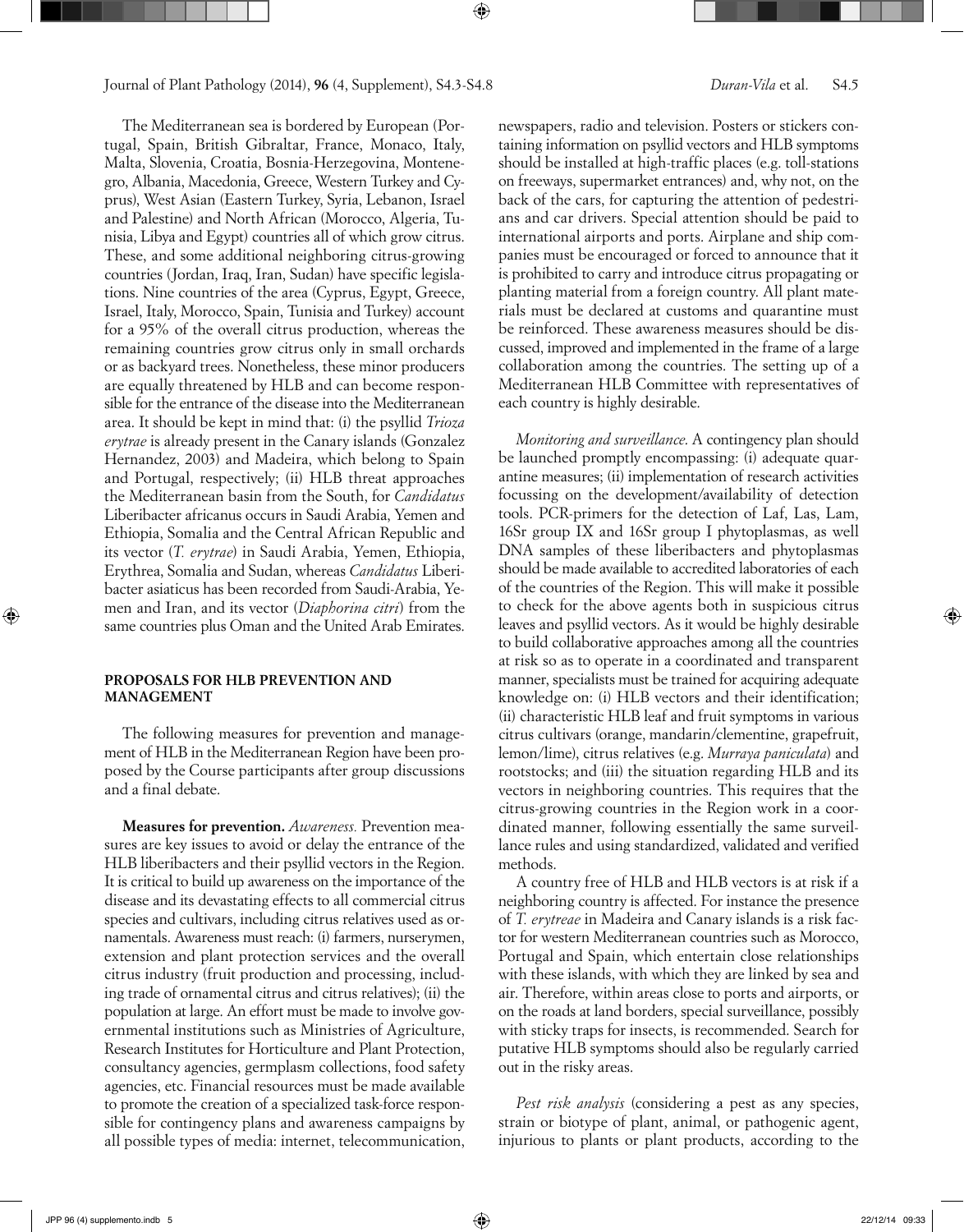International Plant Protection Convention, IPPC)**.** Plant health authorities from countries in the Mediterranean basin should be concerned about the risks associated with the introduction of HLB in the area. The pests (liberibacters and vectors) are of enough quarantine concern to be considered for risk analysis in the area, taking into consideration: (i) the pathways present and potential pest hazards; (ii) the pest that may require phytosanitary measures; and (iii) that it is essential to revise the phytosanitary policies and priorities.

Different organizations like the European Food Safety Authority (EFSA) or the European and Mediterranean Plant Protection Organization (EPPO) are specialized in performing "Pest Risk Analysis" (PRA), which encompasses three actions:

- (i) the initiation point in which pests and pathways of concern and the PRA area are identified. Relevant information is collected and pests are identified as possible candidates for phytosanitary measures, either individually or in association with a pathway;
- (ii) the process for PRA which is undertaken following three interrelated steps: (a) pest categorization, (b) assessment of the probability of introduction and spread, and (c) assessment of potential economic consequences (including environmental impacts). As a result of this process, the pest may be considered appropriate for PRA. For each pest, all or part of the PRA area may be identified as an endangered area. A quantitative or qualitative estimate of the probability of introduction of a pest, and the corresponding quantitative or qualitative estimate of possible economic consequences (including environmental consequences), must be obtained and documented or an overall rating must be assigned. These estimates, with the associated uncertainties, are utilized in the pest risk management stage.
- (iii) Pest risk management in which the conclusions achieved are used to decide whether risk management is required and the strength of measures to be used. Pest risk management options should be identified, taking into account the degree of uncertainty in the assessment of economic consequences, probability of introduction, and the respective technical justification of those options. The result of a PRA procedure will be either that no measures are identified which are considered appropriate, or that one or more management options that have been found to lower the risk associated with the pest(s) to an acceptable level are selected. These management options form the basis of phytosanitary regulations or requirements.

*Quarantine measures.* Quarantine measures should be enforced for adequately controlling the imports of propagation material (plants for planting, budwood, etc.) of citrus and other rutaceous plants when permitted, being aware that not only commercial citrus cultivars, but also ornamental rutaceous species are to be considered. All

propagation material to be imported must be certified free of HLB and re-confirmed free of HLB (and vectors) on arrival. Importations from HLB-affected countries must be avoided. Unfortunately, the quarantine measures and contingency plans in the Mediterranean area will face the difficulties inherent to the specific legislations of the many countries in the Region. Harmonization of legislation and related measures is highly recommended.

**Action plans.** In many cases psyllid vectors (*T. erytreae* or *D. citri*) have been detected or were present in a country before HLB occurred. In South Africa, *T. erytreae* was present since 1897 but HLB symptoms were observed for the first time only in 1928. As to *D. citri*, the insect was reported in Brazil in 1942 and HLB in 2004; for Argentina the years were 1984 and 2012; for Florida: 1998 and 2005, for Guadeloupe (France): 1998 and 2012, for Texas: 2001 and 2012, for California: 2008 and 2012. In Madeira (Portugal) and Canary Islands (Spain) the presence of *T. erytreae* has been ascertained since 1994 and 2002, respectively, but as of August 2014, HLB has not been observed.

The most critical situation occurs when, in the presence of insect vectors, trees showing HLB-like symptoms have just been identified, as it was the case of Brazil in 2004 and Florida in 2005. Under these conditions, an action plan should be enforced immediately. It must be confirmed that the HLB-like symptoms are indeed associated with the presence of either one of the three liberibacters (Laf, Las or Lam), one of the two phytoplasmas (16Sr group I and 16Sr group IX), or a new bacterial agent. The use of reliable generic and specific detection tools, such as conventional PCR, real-time PCR, etc. is highly recommended. To avoid misinterpretations, the results of this first approach should be discussed with HLB experts.

If HLB-like symptoms are observed in an area free of HLB vectors, the above actions must also be undertaken. But, of course, HLB spread will be highly dependent on the presence of insect vectors, psyllids or leafhoppers, in the area where HLB is first detected.

Following the first HLB detection in a citrus plot of a region hitherto disease-free a thorough monitoring should be carried out by: (i) careful checking for additional HLBaffected trees within the initial plot and surrounding areas; (ii) tracing the source of the HLB-affected trees (legally imported or propagated in a local nursery; country of origin if imported; illegal introduction); (iii) search for and identification of putative vectors in the area.

If citrus psyllids are known to be present or have just been identified, frequent and intensive insecticide treatments should be carried out to restrain the psyllid population. All infected plants should be immediately removed and adequately disposed of (transported and destroyed), but the HLB strain involved should be kept for further work by graft-propagating buds or budwood sticks from the affected tree(s) on appropriate citrus rootstocks under quarantine conditions. The initially affected plot and the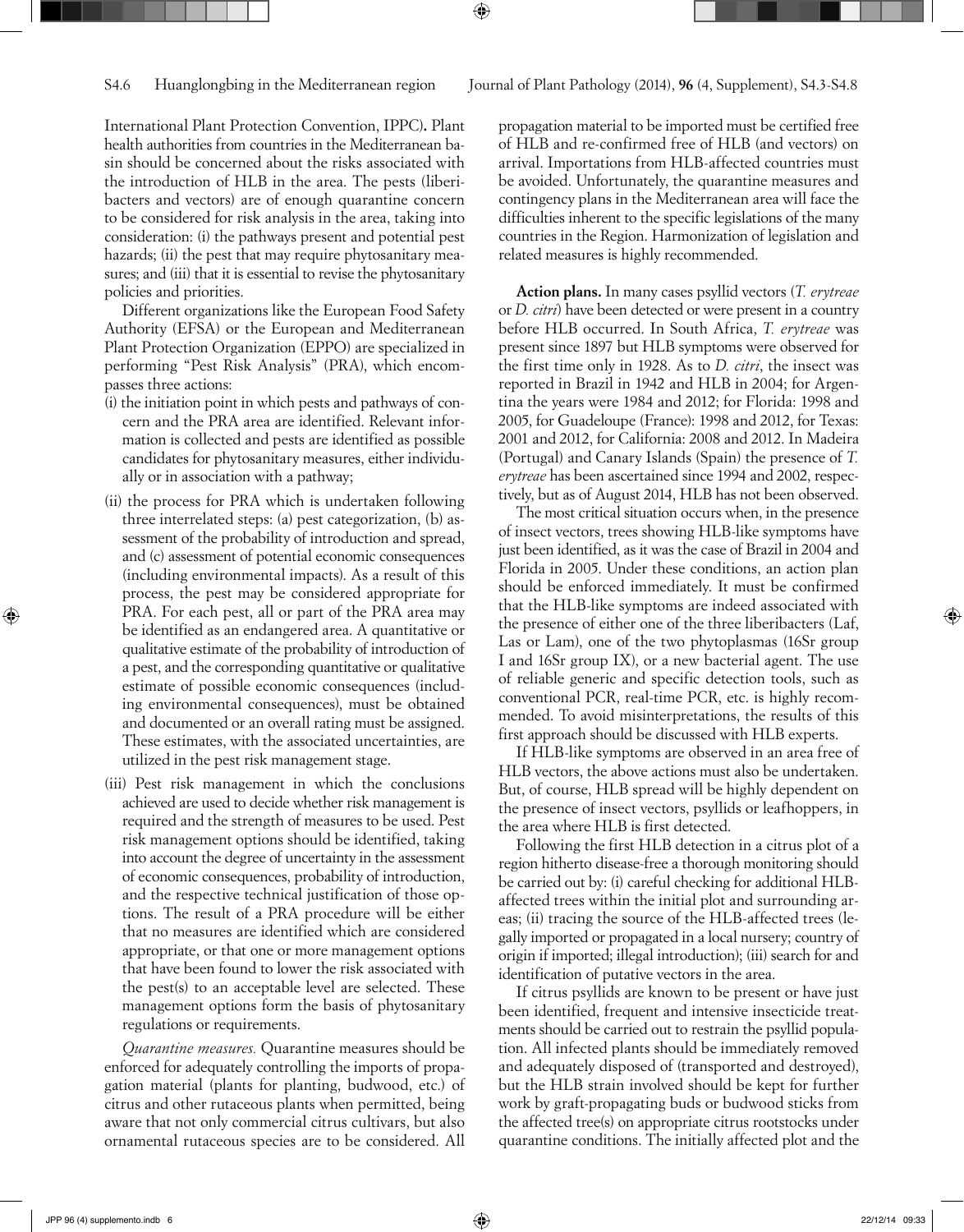adjacent orchards should be periodically surveyed for the presence of additional symptomatic trees. Indeed, it should be kept in mind that one of the major difficulties for HLB survey comes from the fact that all infected trees in an orchard do not show symptoms at the same time. This is because there is a latency period for symptom expression: the time required for an infected tree to become symptomatic (latency period) varies from *ca.*6 to *ca.*18 months. This is one of the reasons why several surveys per year are required to identify as many infected trees as possible.

It should be kept in mind that the above actions will only be successful if competent authorities have already issued legislative provisions to face the situation and financial resources are available to compensate the growers for the removal of symptomatic trees from their orchards. In addition, strict quarantine measures should be established to isolate the affected area from yet non-affected areas.

As indicated above, when the presence of HLB-affected trees is associated with the presence of psyllid vectors, intensive insecticide treatments should be applied in a compulsory way. However, it should be remembered that insecticide treatments which will lower the insect population will not achieve the desired effects unless the source of inoculum is also reduced by periodical removal of HLBaffected trees. In Brazil, in the farms where these measures have been applied, it has been possible to keep the percentage of removed trees below 1% per year, while in the absence of HLB management, the percentage of trees to be removed increased rapidly, from a low percentage to over 20% within only three years.

**Future actions.** At this moment, a time when HLB is not (yet) present in the Mediterranean area, everything must be done, through a coordinated effort among all the partners and countries, to prevent its introduction. Indeed, once the disease and its vector(s) have been detected, control of HLB, as it is known today, will be most difficult. As mentioned, HLB management through the three-prongedsystem was successful in Brazil, where citrus is grown in very large farms and control started at a very early phase. On the contrary, in Mediterranean countries, farms are much smaller and the three-pronged-system might not meet with success unless, as suggested, Citrus Health Management Areas (CHMA) are established, in which each small farm is considered as a block of a large farm where insecticide sprays but also removal of symptomatic trees are applied to all the blocks within the shortest time possible. CHMAs have been organized in Florida only for insect control, but with no tree removal, and have not been successful as far as HLB control is concerned. For these reasons, when HLB-affected trees are identified for the first time in an area, in particular when a psyllid vector is already present in the area, attempts to eradicate the disease become an obligation. In general, at least four inspections per year are required to identify and remove symptomatic trees. The number of trees removed per year must carefully be recorded. When HLB management is successful, the number of trees removed per year should decrease from one year to the next. Removed trees must be recorded on the orchard map so as to see where and where from infection occurs. Autumn and winter are better seasons than spring and summer to see HLB symptoms. Hence, the number of symptomatic trees removed in winter might be higher than in summer, a situation that should not be misinterpreted as meaning that the HLB severity has increased. Only the total number of trees removed per year should be compared (Belasque *et al*., 2010).

The current HLB management strategy is regarded today only as a measure to gain time for new HLB control systems to become available. Most of these systems involve the development of citrus cultivars resistant to the causal agents or to infection by the psyllid vectors. In spite of many efforts, no natural resistance has been found within citrus and citrus relatives; therefore resistance has to come from genetically-modified cultivars. Citrus varieties expressing genes for antibacterial peptide have already been obtained and are tested for HLB-resistance in the field, but none has so far been used in commercial orchards. Genes for resistance can be introduced into the citrus genome by Agrobacterium-mediated transformation (Cervera *et al.*, 2005; Marques, 2015), but also by infection of citrus plants by a viral vector. Such a vector, based on a local strain of *Citrus tristeza virus* (CTV) has been developed in Florida by W. Dawson and co-workers (Folimonov *et al.*, 2007; El-Mohtar and Dawson, 2014). Viral vectors for areas other than Florida, say a Mediterranean country, must be developed using CTV stains infecting citrus in that country. Finally, as HLB is not present in the Mediterranean area, the development of HLB-resistant cultivars for this area has to be done in collaboration with competent laboratories, obviously from countries where HLB is present.

Coordination among citrus-growing countries is a key issue to win the battle against HLB. A task force is essential to undertake a number of actions that must involve: (i) information to growers and pertinent national agencies; (ii) development of joint research programs. Such projects must involve horizontal approaches with the input of entomologists, plant pathologists, plant breeders and other plant scientists, and the involvement of public and private agencies. In addition, a PRA should be requested to European competent agencies for official support of the initiatives to be undertaken.

# **ACKNOWLEDGEMENTS**

We like to thank Prof. Ignacio Romagosa, director of CIHEAM at Zaragoza for having hosted the course on *"Emerging and Quarantine Diseases of Mediterranean Fruit and Vegetable Crops"* choosing such a challenging and up-to-date topic for the course. We are all expressing our